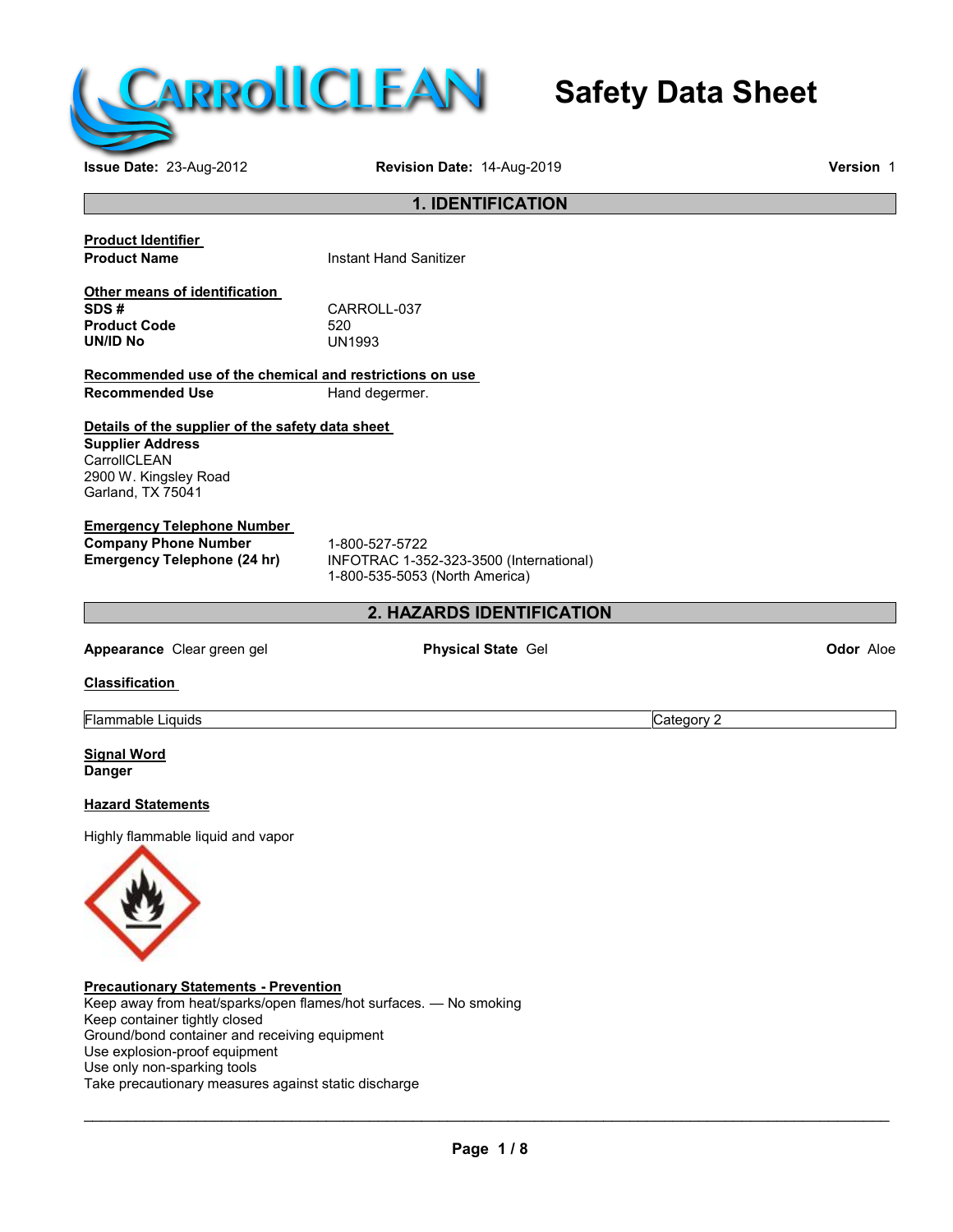#### **Precautionary Statements - Response**

IN CASE OF FIRE: Use CO2, dry chemical, or foam for extinction

#### **Precautionary Statements - Storage**

Store in a well-ventilated place. Keep cool

#### **Precautionary Statements - Disposal**

Dispose of contents/container to an approved waste disposal plant

#### **Other Hazards**

Toxic to aquatic life with long lasting effects

#### **3. COMPOSITION/INFORMATION ON INGREDIENTS**

| <b>Dhama</b><br>Name<br>нса | . .<br>CA.<br>'N.<br>. | $\mathbf{a}$<br>W۵<br>־יוחוב.<br>7٨ |
|-----------------------------|------------------------|-------------------------------------|
| ∟ cth∨l<br>Alcohoi          | _<br>64                | $\sim$<br>oo                        |

#### **4. FIRST-AID MEASURES**

#### **First Aid Measures**

| <b>Eve Contact</b>  | Rinse immediately with plenty of water, also under the eyelids, for at least 15 minutes. If<br>eye irritation persists: Get medical advice/attention. |
|---------------------|-------------------------------------------------------------------------------------------------------------------------------------------------------|
| <b>Skin Contact</b> | None under normal use conditions.                                                                                                                     |
| <b>Inhalation</b>   | None under normal use conditions.                                                                                                                     |
| Ingestion           | Give large quantities of water. Do not induce vomiting. Get medical attention.                                                                        |
|                     |                                                                                                                                                       |

#### **Most important symptoms and effects**

**Symptoms** Can cause eye irritation.

#### **Indication of any immediate medical attention and special treatment needed**

**Notes to Physician** Treat symptomatically.

#### **5. FIRE-FIGHTING MEASURES**

#### **Suitable Extinguishing Media**

Water. Foam. Carbon dioxide (CO2).

#### **Unsuitable Extinguishing Media** Not determined.

**Specific Hazards Arising from the Chemical** Flammable.

#### **Protective equipment and precautions for firefighters**

As in any fire, wear self-contained breathing apparatus pressure-demand, MSHA/NIOSH (approved or equivalent) and full protective gear.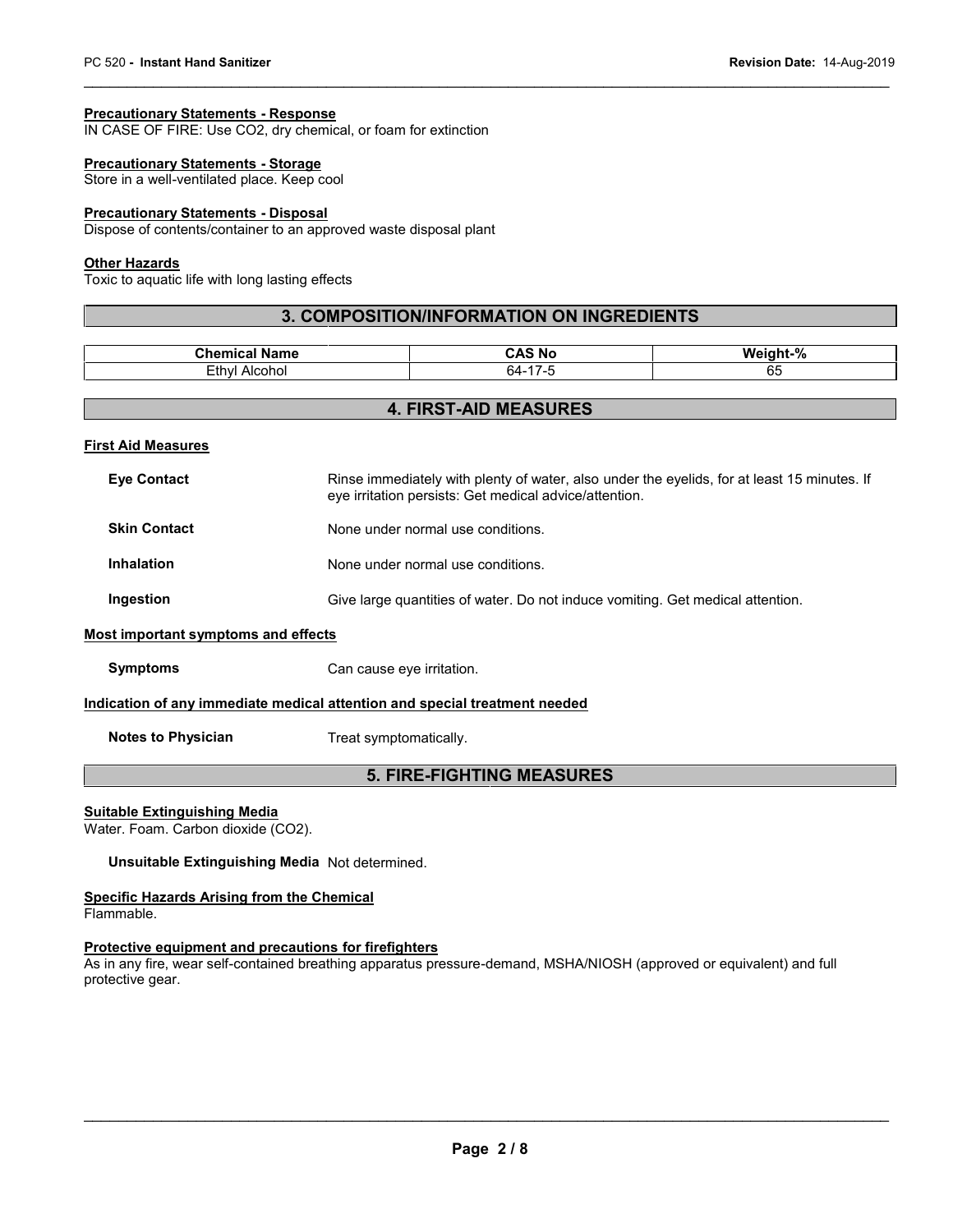## **6. ACCIDENTAL RELEASE MEASURES Personal precautions, protective equipment and emergency procedures Personal Precautions** Use personal protective equipment as required. **Methods and material for containment and cleaning up Methods for Containment** Prevent further leakage or spillage if safe to do so. **Methods for Clean-Up** Flood area with water and then mop up. Dispose of in accordance with federal, state and local regulations.

### **7. HANDLING AND STORAGE**

#### **Precautions for safe handling**

Advice on Safe Handling **Handle** in accordance with good industrial hygiene and safety practice. Do not destroy or deface the label. Keep away from heat/sparks/open flames/hot surfaces. — No smoking. Use spark-proof tools and explosion-proof equipment. Ground/bond container and receiving equipment. Take precautionary measures against static discharges.

#### **Conditions for safe storage, including any incompatibilities**

| <b>Storage Conditions</b> | Keep containers tightly closed in a dry, cool and well-ventilated place. Store containers<br>upright. |
|---------------------------|-------------------------------------------------------------------------------------------------------|
| Incompatible Materials    | None known based on information supplied.                                                             |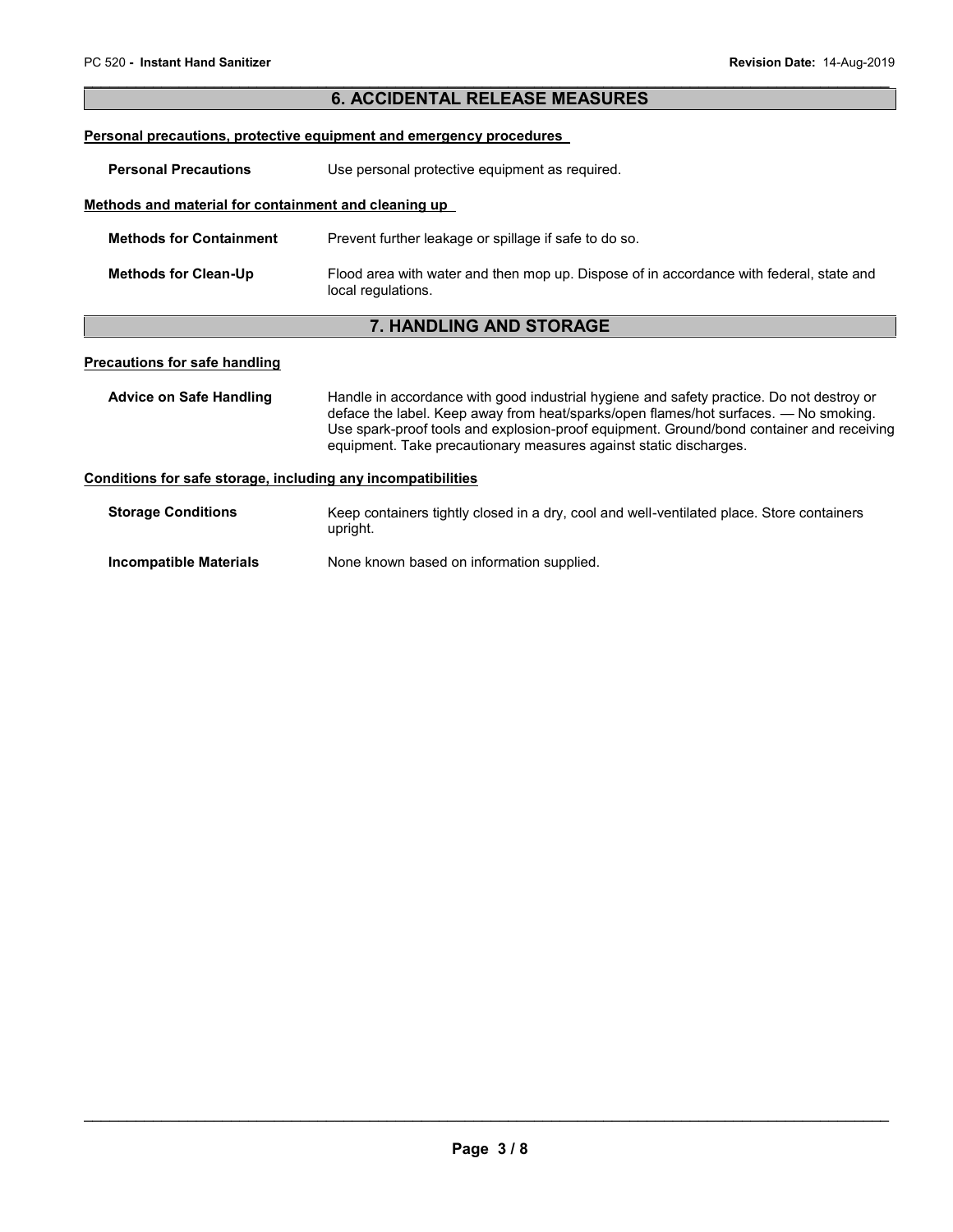# PC 520 - Instant Hand Sanitizer<br> **Revision Date:** 14-Aug-2019<br> **A EVERGUEE CONTROLLERCE CULL BROTECTION 8. EXPOSURE CONTROLS/PERSONAL PROTECTION**

#### **Exposure Guidelines**

| <b>Chemical Name</b> | <b>ACGIH TLV</b> | <b>OSHA PEL</b>                           | <b>NIOSH IDLH</b>           |
|----------------------|------------------|-------------------------------------------|-----------------------------|
| Ethyl Alcohol        | STEL: 1000 ppm   | TWA: 1000 ppm                             | IDLH: 3300 ppm              |
| 64-17-5              |                  | TWA: 1900 mg/m <sup>3</sup>               | TWA: 1000 ppm               |
|                      |                  | (vacated) TWA: 1000 ppm                   | TWA: 1900 mg/m <sup>3</sup> |
|                      |                  | (vacated) TWA: 1900 mg/m $3$              |                             |
| <b>Trade Secret</b>  | TWA: 5 ppm       | TWA: 5 ppm                                | IDLH: 200 ppm               |
|                      | $S^*$            | TWA: 20 mg/m <sup>3</sup>                 | TWA: 5 ppm                  |
|                      |                  | (vacated) TWA: 5 ppm                      | TWA: 20 mg/m <sup>3</sup>   |
|                      |                  | (vacated) TWA: 20 mg/m <sup>3</sup>       |                             |
|                      |                  | (vacated) S*                              |                             |
|                      |                  | S*                                        |                             |
| Trade Secret         |                  | TWA: 15 mg/m <sup>3</sup> mist, total     |                             |
|                      |                  | particulate                               |                             |
|                      |                  | TWA: 5 mg/m <sup>3</sup> mist, respirable |                             |
|                      |                  | fraction                                  |                             |
|                      |                  | (vacated) TWA: 10 mg/m <sup>3</sup> mist, |                             |
|                      |                  | total particulate                         |                             |
|                      |                  | (vacated) TWA: $5 \text{ mg/m}^3$ mist,   |                             |
|                      |                  | respirable fraction                       |                             |

#### **Appropriate engineering controls**

| <b>Engineering Controls</b> | None under normal use conditions. |
|-----------------------------|-----------------------------------|
|                             |                                   |

#### **Individual protection measures, such as personal protective equipment**

| <b>Eve/Face Protection</b>      | Avoid contact with eyes.                                       |
|---------------------------------|----------------------------------------------------------------|
| <b>Skin and Body Protection</b> | No protective equipment is needed under normal use conditions. |
| <b>Respiratory Protection</b>   | No protective equipment is needed under normal use conditions. |

**General Hygiene Considerations** Handle in accordance with good industrial hygiene and safety practice.

#### **9. PHYSICAL AND CHEMICAL PROPERTIES**

#### **Information on basic physical and chemical properties**

| <b>Physical State</b><br>Appearance<br>Color                                                                                                                                                                                                                                                                                                                                                                                                                              | Gel<br>Clear green gel<br>Green                                                                                                                                                                                                                                 | Odor<br><b>Odor Threshold</b> | Aloe<br>Not determined |
|---------------------------------------------------------------------------------------------------------------------------------------------------------------------------------------------------------------------------------------------------------------------------------------------------------------------------------------------------------------------------------------------------------------------------------------------------------------------------|-----------------------------------------------------------------------------------------------------------------------------------------------------------------------------------------------------------------------------------------------------------------|-------------------------------|------------------------|
| <b>Property</b><br>рH<br><b>Melting Point/Freezing Point</b><br><b>Boiling Point/Boiling Range</b><br><b>Flash Point</b><br><b>Evaporation Rate</b><br><b>Flammability (Solid, Gas)</b><br><b>Upper Flammability Limits</b><br><b>Lower Flammability Limit</b><br><b>Vapor Pressure</b><br><b>Vapor Density</b><br><b>Specific Gravity</b><br><b>Water Solubility</b><br>Solubility in other solvents<br><b>Partition Coefficient</b><br><b>Auto-ignition Temperature</b> | Values<br>7.0<br>Not available<br>Not determined<br>18 °C / 65 °F<br>Not determined<br>n/a-liquid<br>Not determined<br>Not determined<br>Not available<br>Not determined<br>0.89400<br>Completely soluble<br>Not determined<br>Not determined<br>Not determined | Remarks • Method<br>(1=Water) |                        |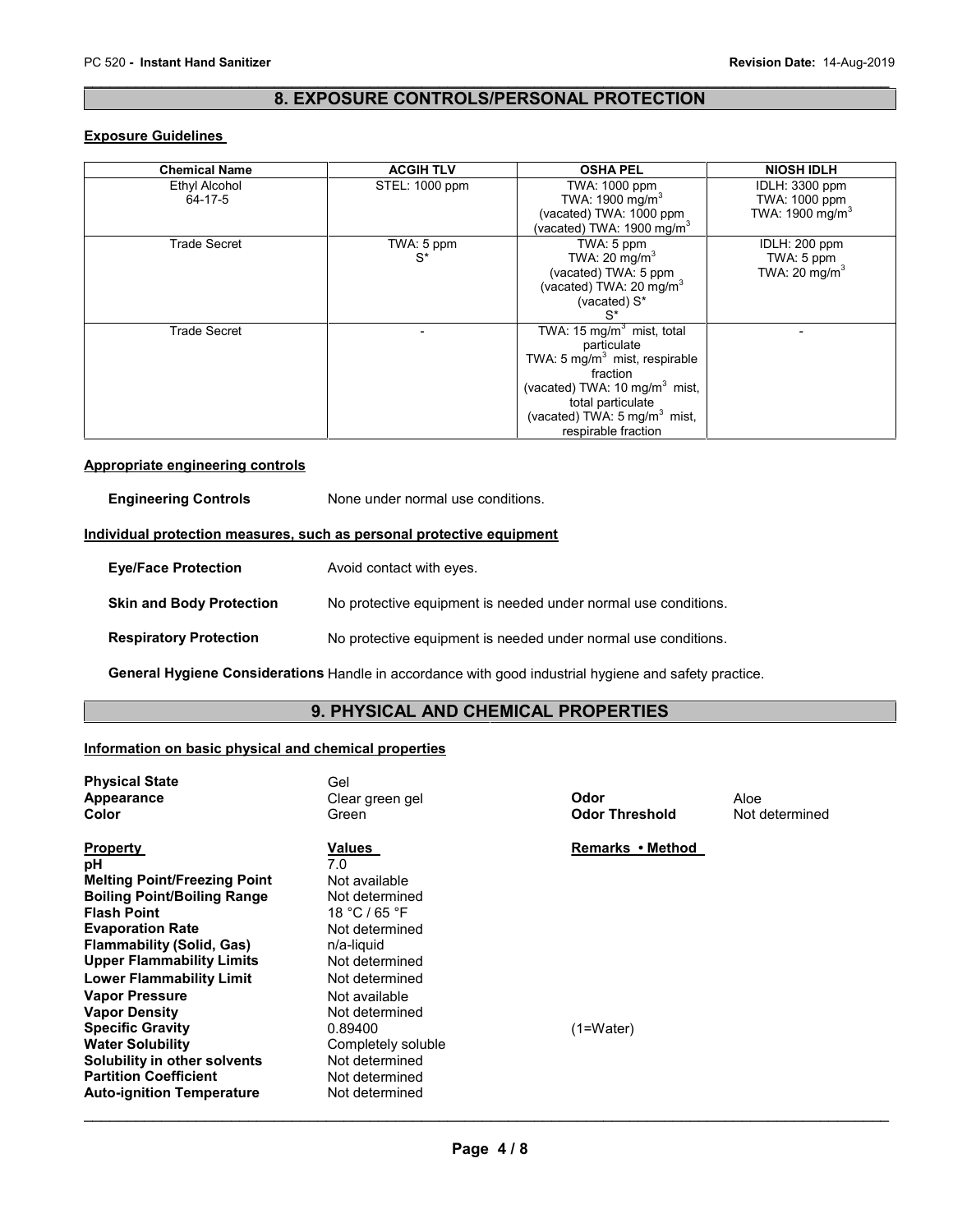**Property Values Remarks • Method**<br> **Decomposition Temperature Reflect Remarks • Method Remarks • Method Decomposition Temperature** Not determined<br> **Kinematic Viscosity** Not determined **Kinematic Viscosity**<br> **Dynamic Viscosity**<br> **Not determined Dynamic Viscosity**<br> **Explosive Properties**<br>
Not determined **Explosive Properties Oxidizing Properties** Not determined

### **10. STABILITY AND REACTIVITY**

#### **Reactivity**

Not reactive under normal conditions.

#### **Chemical Stability**

Stable under recommended storage conditions.

#### **Possibility of Hazardous Reactions**

None under normal processing.

#### **Conditions to Avoid**

Heat, flames and sparks.

#### **Incompatible Materials**

None known based on information supplied.

#### **Hazardous Decomposition Products**

None known based on information supplied.

#### **11. TOXICOLOGICAL INFORMATION**

#### **Information on likely routes of exposure**

| <b>Product Information</b> |                                                                                                       |
|----------------------------|-------------------------------------------------------------------------------------------------------|
| <b>Eye Contact</b>         | Avoid contact with eyes.                                                                              |
| <b>Skin Contact</b>        | Not expected to be a skin irritant during prescribed use.                                             |
| <b>Inhalation</b>          | Under normal conditions of intended use, this material is not expected to be an inhalation<br>hazard. |
| Ingestion                  | Do not taste or swallow.                                                                              |

#### **Component Information**

| <b>Chemical Name</b>     | Oral LD50             | <b>Dermal LD50</b>       | <b>Inhalation LC50</b>              |
|--------------------------|-----------------------|--------------------------|-------------------------------------|
| Ethyl Alcohol<br>64-17-5 | $= 7060$ mg/kg (Rat)  |                          | $= 124.7$ mg/L (Rat) 4 h            |
| Trade Secret             | $>$ 5 g/kg (Rat)      |                          | $\overline{\phantom{a}}$            |
| Trade Secret             | $= 420$ mg/kg (Rat)   | $>$ 10000 mg/kg (Rabbit) | $> 5.3$ mg/L (Rat) 4 h              |
| Trade Secret             | $= 12600$ mg/kg (Rat) | $> 10$ g/kg (Rabbit)     | $> 570$ mg/m <sup>3</sup> (Rat) 1 h |
| Trade Secret             | $> 10000$ mg/kg (Rat) | $= 5$ g/kg (Rabbit)      | $> 41$ mg/L (Rat)                   |

#### **Information on physical, chemical and toxicological effects**

**Symptoms** Please see section 4 of this SDS for symptoms.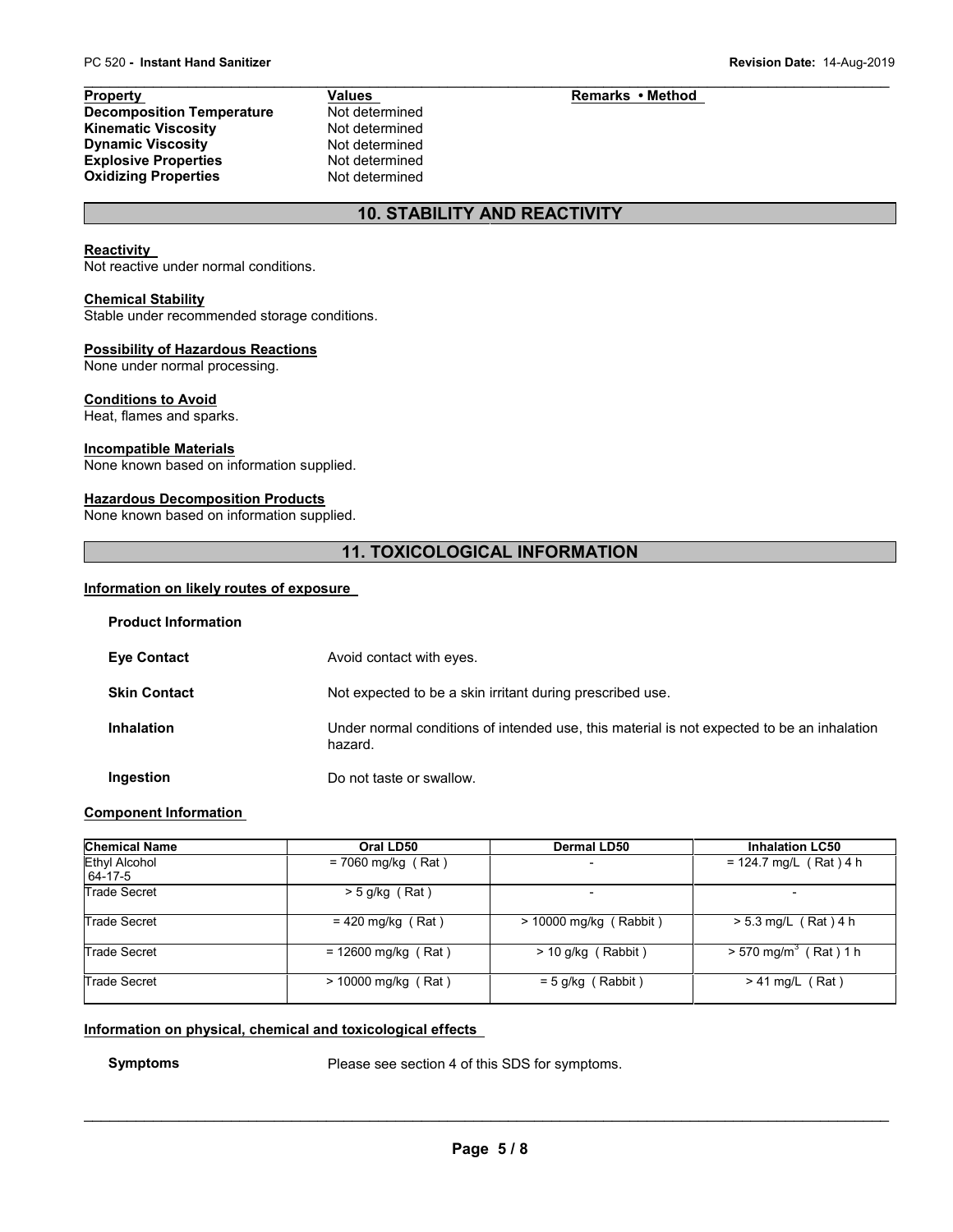# PC 520 - Instant Hand Sanitizer<br> **Polouad and immediate offects on well as obvervis offects from about and long term expecuse.**<br> **Polouad and immediate offects on well as obvervis offects from about and long term expecuse. Delayed and immediate effects as well as chronic effects from short and long-term exposure**

**Carcinogenicity** Ethanol has been shown to be carcinogenic in long-term studies only when consumed as an alcoholic beverage.

| <b>Chemical Name</b> | <b>ACGIH</b> | <b>IARC</b> | <b>NTF</b> | $\sim$ u $\prime$<br>וחט |
|----------------------|--------------|-------------|------------|--------------------------|
| Ethvl<br>Alcohol     | nu<br>$\sim$ | Group       | Known      |                          |
| 64-17-5              |              |             |            |                          |

#### **Legend**

*ACGIH (American Conference of Governmental Industrial Hygienists)*

*A3 - Animal Carcinogen*

*IARC (International Agency for Research on Cancer)*

*Group 1 - Carcinogenic to Humans*

*NTP (National Toxicology Program) Known - Known Carcinogen*

*OSHA (Occupational Safety and Health Administration of the US Department of Labor)*

*X - Present*

#### **Numerical measures of toxicity**

Not determined

### **12. ECOLOGICAL INFORMATION**

#### **Ecotoxicity**

Toxic to aquatic life with long lasting effects.

| <b>Chemical Name</b>     | Algae/aquatic plants                                                                                                     | Fish                                                                                                                                                                                                                            | <b>Toxicity to</b><br>microorganisms | <b>Crustacea</b>                                                                                                                  |
|--------------------------|--------------------------------------------------------------------------------------------------------------------------|---------------------------------------------------------------------------------------------------------------------------------------------------------------------------------------------------------------------------------|--------------------------------------|-----------------------------------------------------------------------------------------------------------------------------------|
| Ethyl Alcohol<br>64-17-5 |                                                                                                                          | 12.0 - 16.0: 96 h<br>Oncorhynchus mykiss mL/L<br>LC50 static 100: 96 h<br>Pimephales promelas mg/L<br>LC50 static 13400 - 15100:<br>96 h Pimephales promelas<br>mg/L LC50 flow-through                                          |                                      | 9268 - 14221: 48 h Daphnia<br>magna mg/L LC50 10800: 24<br>h Daphnia magna mg/L<br>EC50 2: 48 h Daphnia<br>magna mg/L EC50 Static |
| <b>Trade Secret</b>      | 20: 96 h Pseudokirchneriella<br>subcapitata mg/L EC50 20:<br>96 h Pseudokirchneriella<br>subcapitata mg/L EC50<br>static | 150 - 223: 96 h Brachydanio<br>rerio mg/L LC50 semi-static<br>420 - 560: 96 h Oryzias<br>latipes mg/L LC50 semi-<br>static 37: 96 h Oncorhynchus<br>mykiss mg/L LC50 1000: 96<br>h Poecilia reticulata mg/L<br>LC50 semi-static |                                      | 25.8: 24 h Daphnia magna<br>mg/L EC50                                                                                             |
| <b>Trade Secret</b>      |                                                                                                                          | 51 - 57: 96 h Oncorhynchus<br>mykiss mL/L LC50 static                                                                                                                                                                           |                                      |                                                                                                                                   |
| <b>Trade Secret</b>      | 100: 72 h Desmodesmus<br>subspicatus mg/L EC50                                                                           | 8400: 96 h Brachydanio rerio<br>mg/L LC50 semi-static 8400:<br>96 h Brachydanio rerio mg/L<br>LC50                                                                                                                              |                                      | 100: 48 h Daphnia magna<br>mg/L EC50                                                                                              |

#### **Persistence/Degradability**

Not determined.

#### **Bioaccumulation**

Not determined.

#### **Mobility**

| <b>Chemical Name</b>                          | ---<br>-<br>rtition Coefficient<br>п. |
|-----------------------------------------------|---------------------------------------|
| Ethyl Alcohol                                 | .00<br>-∪.ఎ∠                          |
| 64-17-5<br>$\sim$ $\sim$ $\sim$ $\sim$ $\sim$ |                                       |

#### **Other Adverse Effects**

Not determined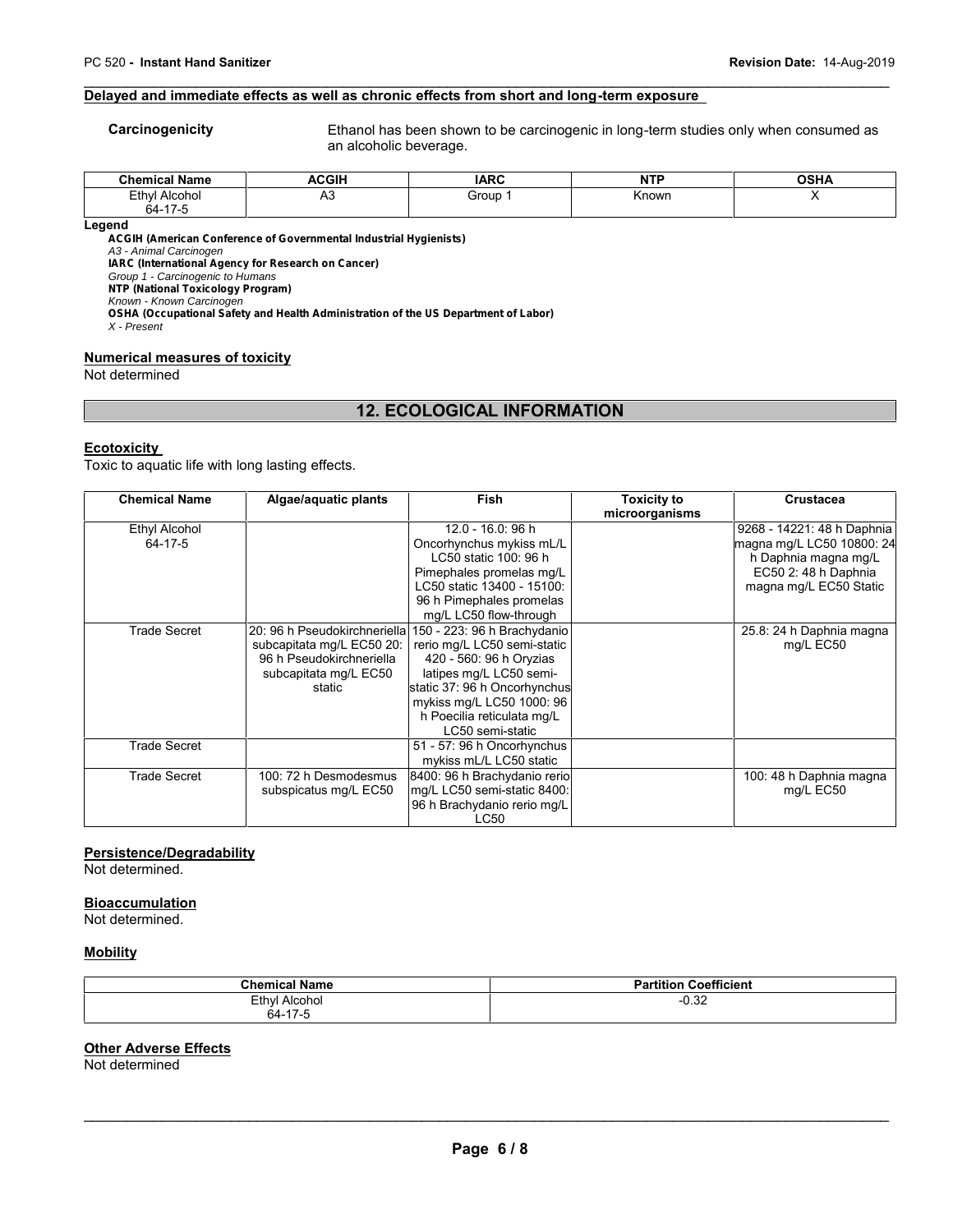## **13. DISPOSAL CONSIDERATIONS**

#### **Waste Treatment Methods**

| <b>Disposal of Wastes</b>     | Disposal should be in accordance with applicable regional, national and local laws and<br>regulations. |
|-------------------------------|--------------------------------------------------------------------------------------------------------|
| <b>Contaminated Packaging</b> | Disposal should be in accordance with applicable regional, national and local laws and<br>regulations. |

#### **California Hazardous Waste Status**

| <b>Chemical Name</b> | <b>California</b><br>a Hazardous Waste Status |
|----------------------|-----------------------------------------------|
| Ethyl<br>Alcohol     | Toxic                                         |
| 64-17-5              | lanitable                                     |

## **14. TRANSPORT INFORMATION**

| <b>Note</b>                                                                                                                      | Please see current shipping paper for most up to date shipping information, including<br>exemptions and special circumstances. |
|----------------------------------------------------------------------------------------------------------------------------------|--------------------------------------------------------------------------------------------------------------------------------|
| <b>DOT</b><br>UN/ID No<br><b>Proper Shipping Name</b><br><b>Hazard Class</b><br><b>Packing Group</b>                             | <b>UN1993</b><br>Flammable liquid, n.o.s. (ethanol)<br>3<br>Ш                                                                  |
| <b>IATA</b><br><b>UN/ID No</b><br><b>Proper Shipping Name</b><br><b>Hazard Class</b><br><b>Packing Group</b>                     | <b>UN1993</b><br>Flammable liquid, n.o.s. (ethanol)<br>3<br>Ш                                                                  |
| <b>IMDG</b><br>UN/ID No<br><b>Proper Shipping Name</b><br><b>Hazard Class</b><br><b>Packing Group</b><br><b>Marine Pollutant</b> | <b>UN1993</b><br>Flammable liquid, n.o.s. (ethanol)<br>3<br>н<br>This material may meet the definition of a marine pollutant   |